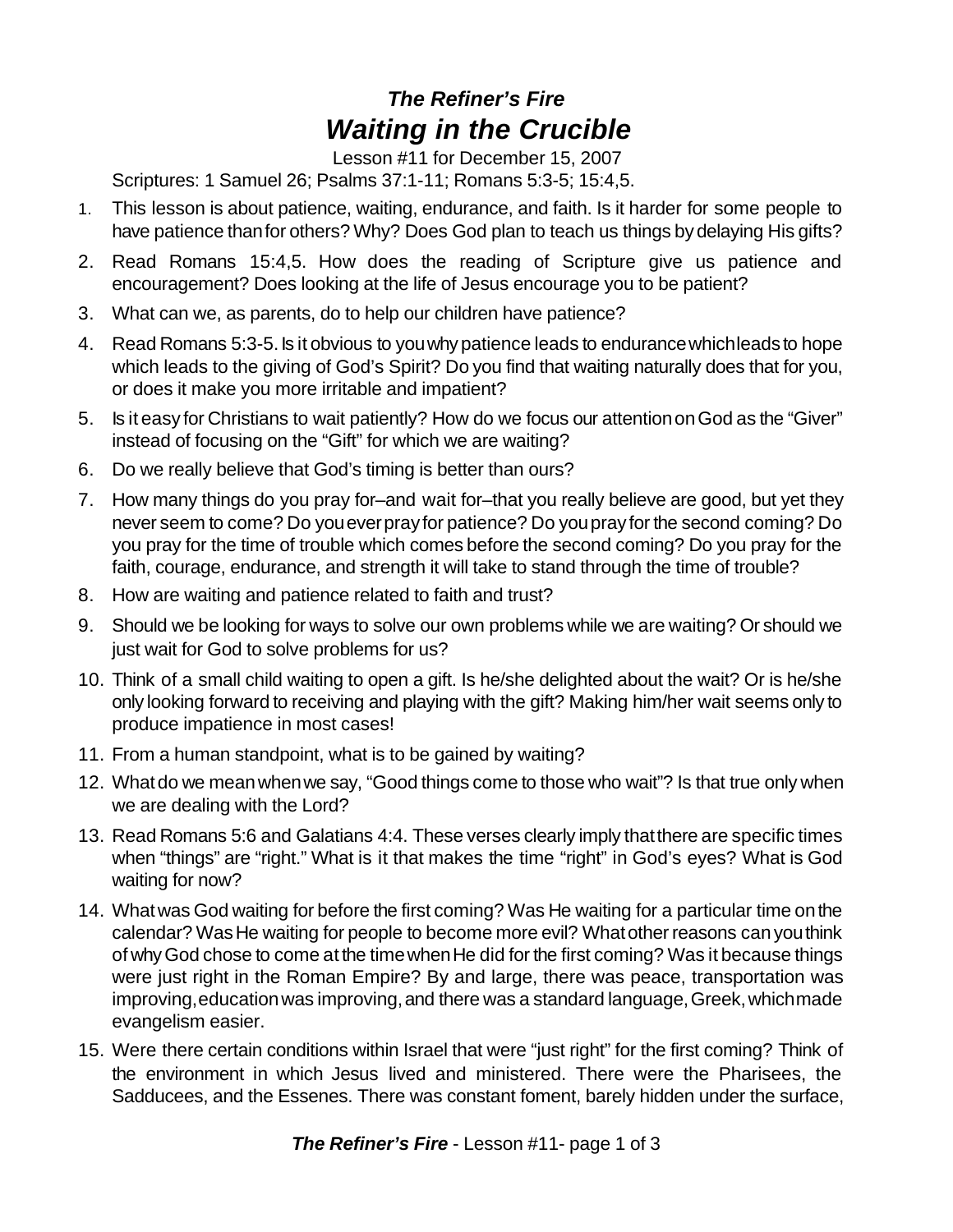among the Jews who wanted to rebelagainst the Roman government. Superficially, it looked like God finally had a group of people who were determined to do what He told them to do no matter what! What do we learn from the fact that those "super-religious" people were the ones who killed Jesus?

- 16. Think of the long "time prophecies" given in the book of Daniel. If someone tells you that you must wait a long time for something, does that tend to encourage patience? Why is God waiting for us now? Or is He? As you see things developing in the world and in the church, what are the major reasons why God has not come yet? Ellen White told us that God could have come long ago. "We" should have been in the kingdom in the 19th century! What has God gained by waiting?
- 17. Are there certain spiritual lessons that we can learn only by waiting? Does waiting help us to focus our attention on the Giver more than the Gift? If the Gift is God's Spirit, why should we wait for that? Wouldn't it always be beneficial to have God's Spirit as soon as possible? Does waiting help to clarify our own motives and desires? In your own experience, do you find that waiting for something develops patience and endurance or impatience?
- 18. Can God "force" us to develop greater faith by making us wait? Are there some things which just take time and that even God must wait for? Are there issues to be resolved or questions to be answered in the great controversy? Will we ever knowall the reasons for "the delay" this side of the kingdom?
- 19. Think of some people who waited an incredibly long time for something which God had promised them. Abraham and Sarah waited a long time for an heir! What did God gain by making them wait so long? Did God want them to realize that this child was a "miracle child"? Were theynotreadyto be good parents? Are there things that we are doing that are delaying God's promises to us? Were there things that Abraham and Sarah did that delayed God's promise to them?
- 20. Habakkuk asked God what was going on. God said,"Wait! Myfriends are willing to trust Me." Then He informed Habakkuk that worse times were coming before good times would come again. Are we prepared to have God tell us that things are going to be worse before they get better? Do we want to know that? Can we "bear" that?
- 21. One of the best examples of "patient waiting" in the Bible is the story of David. David was anointed to be the next king whenhe was still a youth. He went to war and unexpectedly ended up killing Goliath. Should he have tried to exert his kingly rights at that time? He was called to the palace to soothe Saul's troubled mind by playing his harp. Should he have worked things out with Jonathan to eliminate Saul at that point? He spent years running from Saul as Saul was trying to kill him. What was God's purpose in all of that? Or was Satan working through Saul and thus, delaying God's plans? David obviously had at least two opportunities to take Saul's life, but he did not "take" those opportunities. He refused to fight against Saul, God's anointed–a "messiah." Do you think it would be easy for you to wait as David did?
- 22. Elijah followed God's directions by going to the palace and announcing the drought. He followed God's directions to the brook and later to the widow of Zarephath. After 3 ½ years, he finally entered public life again and had that incredible encounter on the top of Mount Carmel. After wiping out all of Jezebel's prophets, that night he received word that Jezebel was going to kill him. What should Elijah have done at that point? Should he have just waited to see what God would instruct him to do? Would God have allowed Jezebel to kill him? As